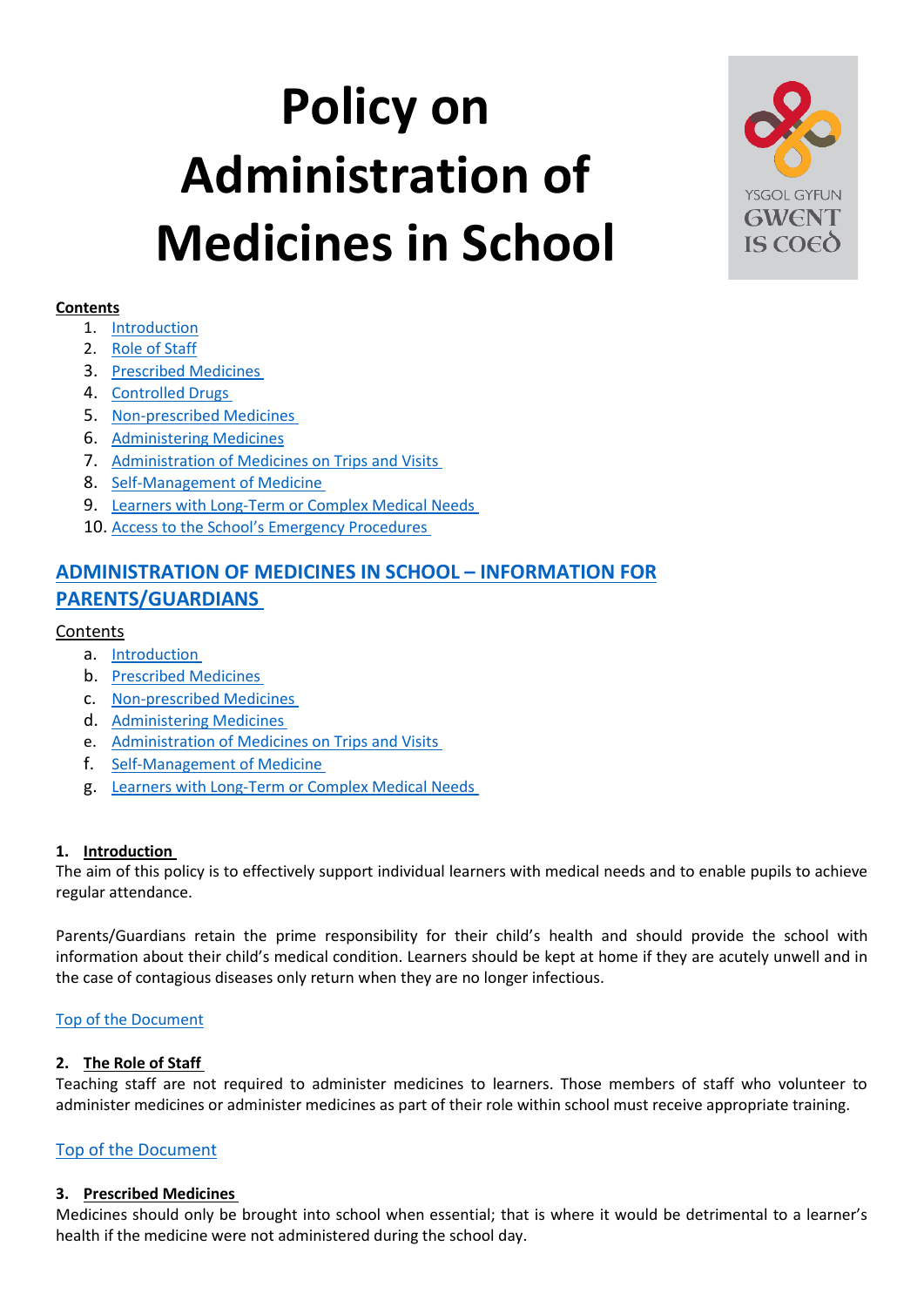The school will only accept medicines that have been prescribed by a doctor, dentist, nurse prescriber or pharmacist prescriber. Medicines should always be provided in the original container as dispensed by a pharmacist and include the prescriber's instructions for administration and dosage. All medicines provided by parents/guardians will be securely stored in a locked cabinet in the school office or in the medical room fridge if appropriate. It is the parent/guardian's responsiblity to ensure that the medication is within the 'use by' date and to replace medication as necessary.

#### [Top of the Document](#page-0-3)

#### <span id="page-1-0"></span>**4. Controlled Drugs**

The school will not look after prescribed medicines that are scheduled under the Misuse of Drugs Act. Learners who require a controlled drug must be prescribed one that does not require administration during the school day.

#### [Top of the Document](#page-0-3)

#### <span id="page-1-1"></span>**5. Non-prescribed Medicines**

Staff should never give non-prescribed medicine e.g. paracetamol to a learner unless there is specific prior written permission from the parents. Parents/Guardians must complete the form, Parental Agreement to Administer Medicine (available as a download on website) prior to any medicine being administered by school staff. Pupils should then take the medication in the main office.

Details of the medicine administered must be recorded. A learner under 16 should never be given aspirin or medicines containing ibuprofen unless prescribed by a doctor.

#### [Top of the Document](#page-0-3)

#### <span id="page-1-2"></span>**6. Administering Medicines**

Normally medicines will be kept under the control of the school office/in the medical fridge unless other arrangements are made with the parent/guardian. The Form 'Record of all medicines administered to learners by staff' will be kept in the appropriate school office. This must be completed on each occasion that medicine is administered to a learner.

When a learner refuses medicine the parent/guardian should be informed, if practical, the same day. The parent/guardian may then be required to collect their child from school.

#### [Top of the Document](#page-0-3)

#### <span id="page-1-3"></span>**7. Administration of Medicines on Trips and Visits**

Ysgol Gyfun Gwent Is Coed will make all reasonable adjustments to ensure that learners may take a full part in all aspects of the curriculum. Where a learner requires medication to be administered on a trip or visit, it is the responsibility of the trip or visit organiser to assess the practicalities of administering such medicine as is required and to discuss this with Senior Management. This should be included in the Risk Assessment.

#### [Top of the Document](#page-0-3)

#### <span id="page-1-4"></span>**8. Self-Management of Medicine**

Learners are supported and encouraged to take responsibility for managing their own medicines. Learners may carry medicine e.g. epipens and carry and administer e.g. asthma reliever where appropriate, parents/guardians must in these circumstances complete the form Request for learner to carry his/her own Medicine (available from the school office/on the Website).

#### [Top of the Document](#page-0-3)

#### <span id="page-1-5"></span>**9. Learners with Long-Term or Complex Medical Needs**

Where a learner has a long-term or complex medical need, the school will draw up a health care plan in consultation with parents/guardians and relevant health professionals.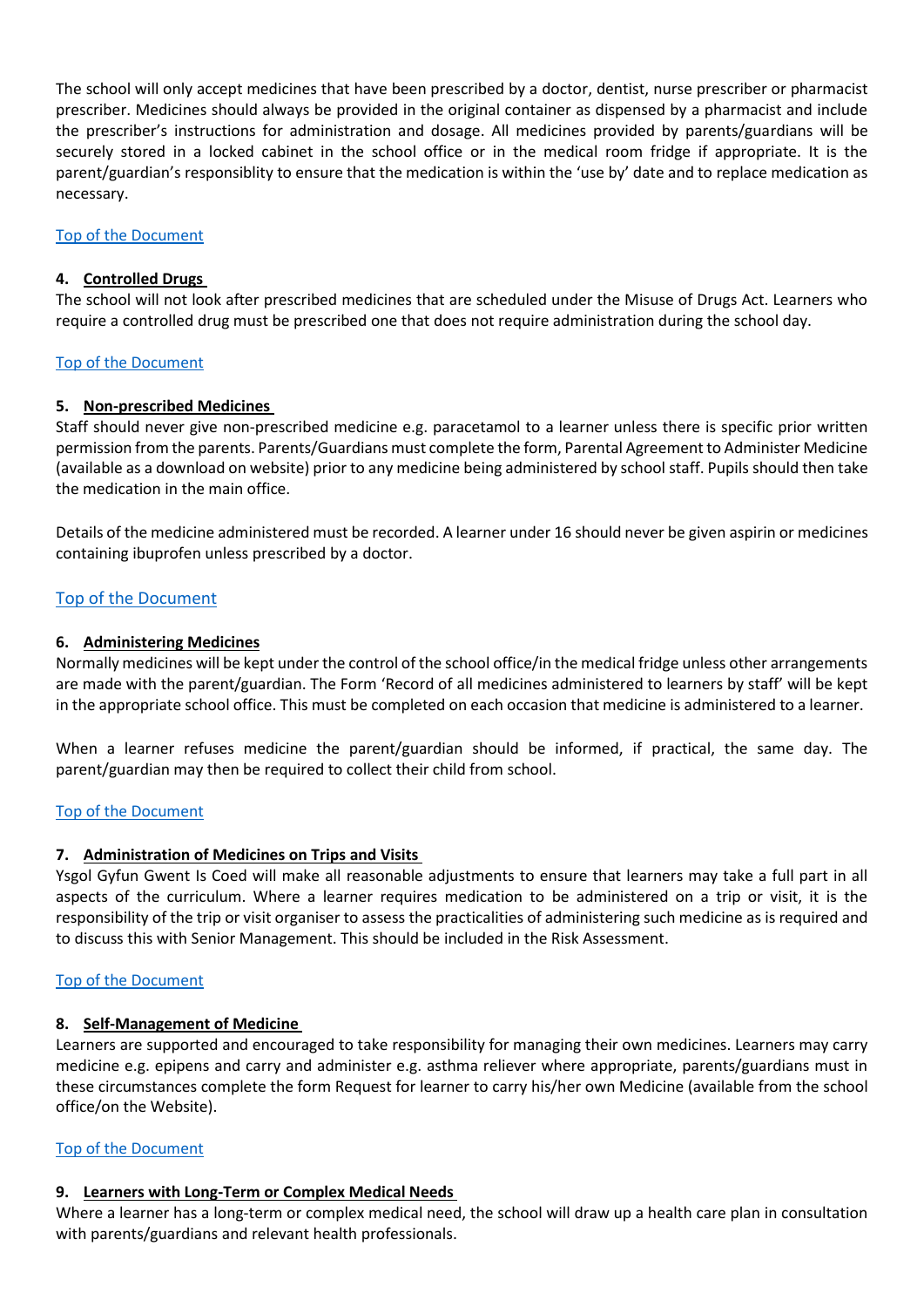#### [Top of the Document](#page-0-3)

#### <span id="page-2-0"></span>**10. Access to the School's Emergency Procedures**

In the case of an emergency the school's emergency procedures as outlined in the Health and Safety document will be followed.

[Top of the Document](#page-0-3)

# <span id="page-2-1"></span>**ADMINISTRATION OF MEDICINES IN SCHOOL – INFORMATION FOR PARENTS/GUARDIANS**

#### **Contents**

- a. [Introduction](#page-2-2)
- b. [Prescribed Medicines](#page-2-3)
- c. [Non-prescribed Medicines](#page-2-4)
- d. [Administering Medicines](#page-2-5)
- e. [Administration of Medicines on Trips and Visits](#page-3-0)
- f. [Self-Management of Medicine](#page-3-1)
- g. [Learners with Long-Term or Complex Medical Needs](#page-3-2)

#### <span id="page-2-2"></span>**a. Introduction**

The aim of this policy is to effectively support individual learners with medical needs and to enable learners to achieve regular attendance.

Parents/Guardians retain the prime responsibility for their child's health and should provide the school with information about their child's medical condition. Learners should be kept at home if they are acutely unwell and in the case of contagious diseases, only return when they are no longer infectious.

#### [Top of the Document](#page-0-3)

# <span id="page-2-3"></span>**b. Prescribed Medicines**

Medicines should only be brought into school when essential; that is where it would be detrimental to a learner's health if the medicine were not administered during the school day.

The school will only accept medicines that have been prescribed by a doctor, dentist, nurse prescriber or pharmacist prescriber. Medicines should always be provided in the original container as dispensed by a pharmacist and include the prescriber's instructions for administration and dosage. All medicines provided by parents will be securely stored in a locked cabinet in the school offices or in the medical room fridge if appropriate. It is the parent/guardian's responsibility to ensure that the medication is within the 'use by' date and to replace medication as necessary.

#### [Top of the Document](#page-0-3)

# <span id="page-2-4"></span>**c. Non-prescribed Medicines**

Staff are not able to give non-prescribed medicine e.g. paracetamol to a learner unless there is specific prior written permission from the parents/guardians. Parents/Guardians must complete the form, Parental agreement to administer medicine (available from the school office or website) prior to any medicine being administered by school staff. Details of the medicine administered is recorded.

# [Top of the Document](#page-0-3)

<span id="page-2-5"></span>**d. Administering Medicines**